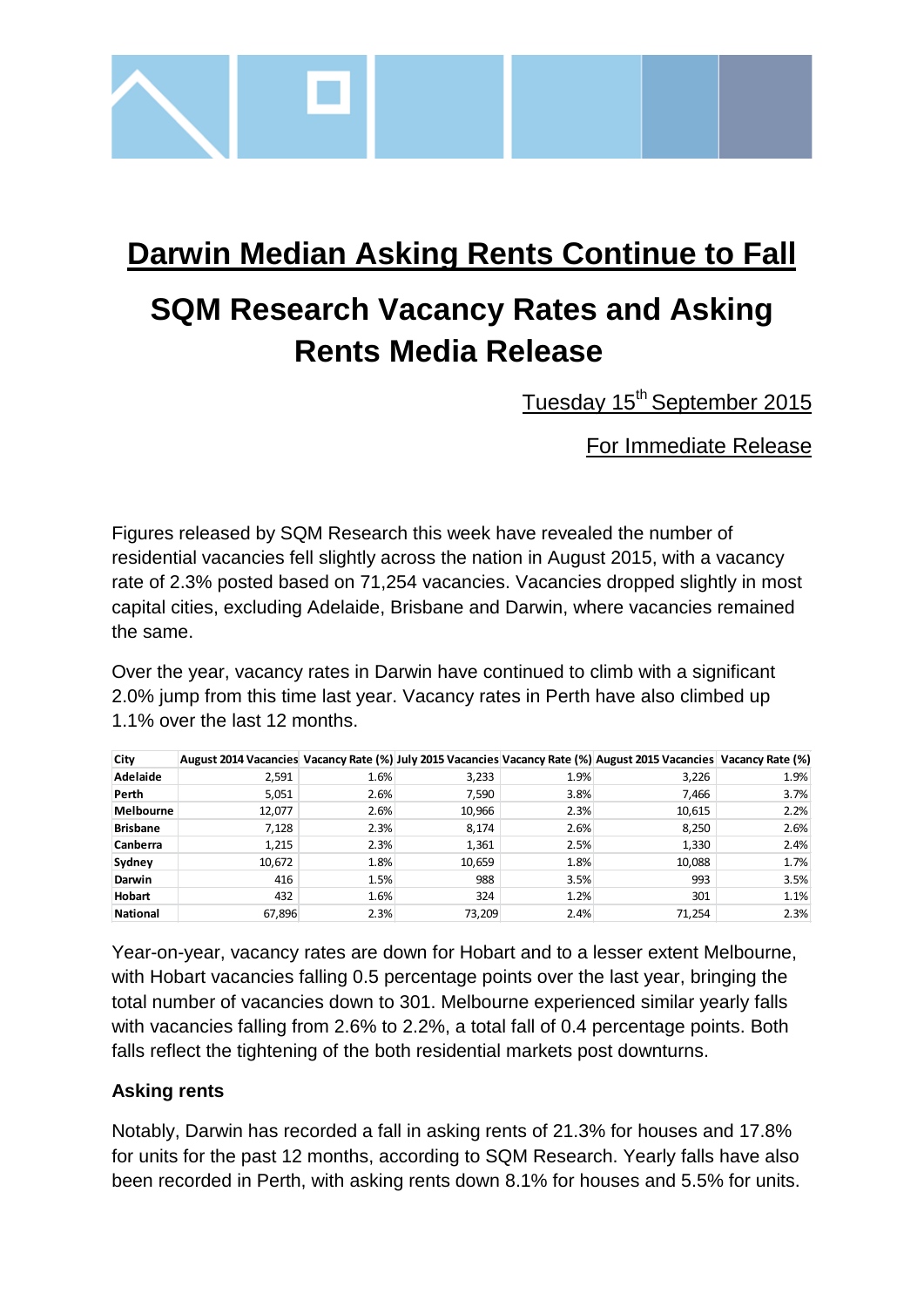

In contrast, Hobart has recorded a rise of 6.7% for houses and 8.3% for units. Asking rents in Adelaide, Melbourne and to a lesser extent Sydney have also recorded modest rises for the same period.

Managing Director of SQM Research, Louis Christopher, said "There was a slight fall in vacancies this month, however I am still of the opinion that vacancies will gradually rise from here over the next 12 months.

Already there has been a noticeable impact upon the rental market with rents in most cities recording slower rental growth rates or, in some cases, recording falls in rents. It is only the tourist destinations such as the Gold Coast and Hobart which are recording stronger rental conditions."

| <b>SQM Research Weekly Rents Index</b>    |                   |       |                             |                                  |                                |  |  |  |
|-------------------------------------------|-------------------|-------|-----------------------------|----------------------------------|--------------------------------|--|--|--|
| <b>Week ending</b><br>12 Sep 2015<br>Rent |                   |       | Chg on<br>prev wk           | <b>Rolling</b><br>month<br>% chg | 12 mth<br>% chg                |  |  |  |
| <b>Canberra</b>                           | All Houses        | 471.9 | $-0.9$ $\blacktriangledown$ | $-1.2\%$ $\blacktriangledown$    | $-0.3%$ $\Psi$                 |  |  |  |
|                                           | <b>All Units</b>  | 370.9 | $-0.9$ $\blacktriangledown$ | $-0.2%$ $\Psi$                   | $0.1\%$ $\triangle$            |  |  |  |
| <b>Sydney</b>                             | All Houses        | 679.2 | $-2.2$ $\blacktriangledown$ | $-0.2\%$ $\Psi$                  | $1.7\%$ $\triangle$            |  |  |  |
|                                           | <b>All Units</b>  | 485.8 | $3.2 \triangle$             | $1.0\%$ A                        | $2.2\%$ $\triangle$            |  |  |  |
| <b>Darwin</b>                             | All Houses        | 569.9 | $-4.9$ $\blacktriangledown$ | $-2.2%$ $\blacktriangledown$     | $-21.3\%$ $\blacktriangledown$ |  |  |  |
|                                           | <b>All Units</b>  | 464.9 | $-1.9$ $\times$             | $-1.5%$ $\triangledown$          | $-17.8%$                       |  |  |  |
| <b>Brisbane</b>                           | All Houses        | 447.9 | $-0.9$ $\blacktriangledown$ | $-0.4\%$ $\Psi$                  | $0.6\%$ $\triangle$            |  |  |  |
|                                           | <b>All Units</b>  | 370.5 | $-0.5$ $\times$             | $-0.5%$ $\Psi$                   | $0.6\%$ $\triangle$            |  |  |  |
| <b>Adelaide</b>                           | <b>All Houses</b> | 363.7 | $-0.7$ $\blacktriangledown$ | $-0.2\%$ $\Psi$                  | $2.1\%$ $\triangle$            |  |  |  |
|                                           | All Units         | 280.5 | 0.5A                        | $0.3%$ $\triangle$               | $0.2%$ $\triangle$             |  |  |  |
| <b>Hobart</b>                             | All Houses        | 330.4 | $0.6 \triangle$             | $3.3\%$ $\triangle$              | $6.7\%$ $\triangle$            |  |  |  |
|                                           | All Units         | 283.3 | $-8.3 \; \nabla$            | $-0.3\%$ $\Psi$                  | $8.3\%$ $\triangle$            |  |  |  |
| <b>Melbourne</b>                          | <b>All Houses</b> | 468.6 | $-0.6$ $\blacktriangledown$ | $-0.8\%$ $\Psi$                  | $2.8\%$ $\triangle$            |  |  |  |
|                                           | <b>All Units</b>  | 363.9 | $0.1 \triangle$             | $-0.1\%$ $\Psi$                  | $1.6\%$ $\triangle$            |  |  |  |
| Perth                                     | All Houses        | 482.1 | $-0.1$ $\blacktriangledown$ | $-1.1\%$ $\Psi$                  | $-8.1\%$ $\Psi$                |  |  |  |
|                                           | All Units         | 391.1 | $-0.1$ $\blacktriangledown$ | $-0.3\%$ $\Psi$                  | $-5.5\%$ $\blacktriangledown$  |  |  |  |
| <b>National</b>                           | All Houses        | 409.0 | $-1.0$ $\blacktriangledown$ | $0.2\%$ $\triangle$              | $-1.0\%$ $\Psi$                |  |  |  |
|                                           | All Units         | 336.0 | $-2.0$ $\blacktriangledown$ | $-0.3\%$                         | 0.0%                           |  |  |  |
| <b>Cap City</b>                           | All Houses        | 525.0 | $-2.0$ $\blacktriangledown$ | $-0.4\%$ $\Psi$                  | 0.0%                           |  |  |  |
| <b>Average</b>                            | All Units         | 420.0 | $2.0 \triangle$             | $1.0\%$ A                        | $1.2\%$ $\triangle$            |  |  |  |

Source: [www.sqmresearch.com.au](http://www.sqmresearch.com.au/)